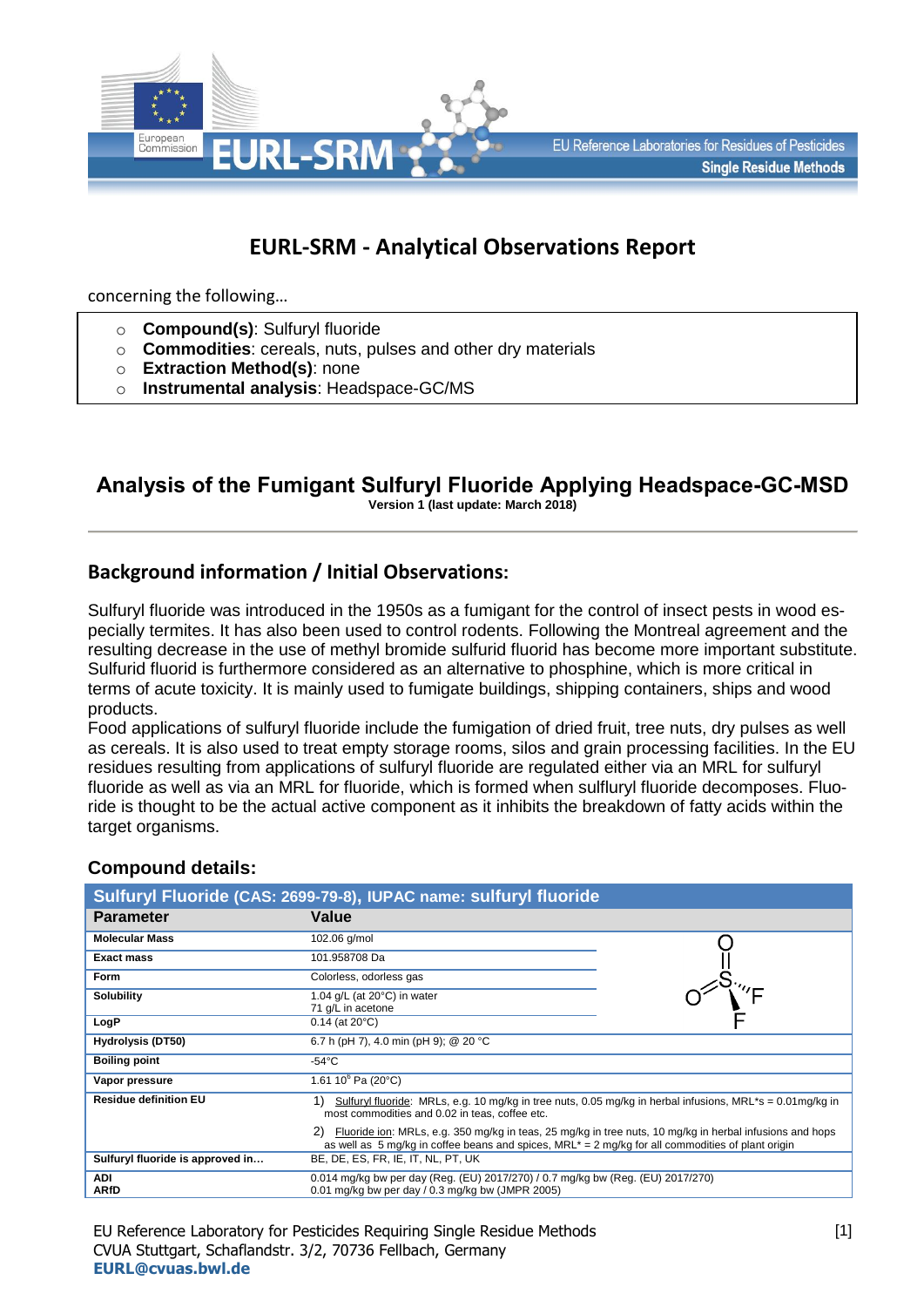

## **Chemicals<sup>1</sup> :**

| <b>Substance</b>                                                                                     | <b>Purity</b>  | <b>CAS</b> | <b>Source</b>             |
|------------------------------------------------------------------------------------------------------|----------------|------------|---------------------------|
| Sulfuryl fluoride in $N_2$ 100 ppm                                                                   | $>99.9\%$      | 2699-79-8  | Linde AG München, Germany |
| Sulfuryl fluoride in $N_2$ 10 ppm                                                                    | $>99.9\%$      | 2699-79-8  | Linde AG München, Germany |
| Sulfuric acid (concentrated)<br>Aqueous solutions thereof 5% (v/v) and<br>10% ( $v/v$ ) are prepared | analysis grade |            | Merck, Darmstadt, Germany |

**Apparatus**

Grindomix GM 200 knife mill (Retsch Haan, Germany)

Tedlar gas sampling bags (Nr. 24633 Supelco #, Germany)

gas tight syringes (PN 1710 100 µL and PN 1001 1000 µL from Hamilton #, Germany)

analytical balances capable of weighing to 0.1 mg or to 0.01 g (Mettler-Toledo Greifensee, Switzerland).

GC-MSD: Agilent 6890 GC coupled to 5973 MSD (Waldbronn, Germany) manually tuned to achieve high sensitivity in the low mass area,

Autosampler: MPS2 sampler (Gerstel Mülheim/Ruhr, Germany) with a head space agitator unit and a 2.5 mL syringe

Injection system: KAS 4 PTV with a cryo system at -80°C (liquid nitrogen)

Liners: filled with Tenax (Gerstel Mülheim/Ruhr, Germany).

Column: Rt-Q-Bond PLOT column (30 m × 0.32 mm × 10 µm) (Restek Bad Homburg, Germany) connected to a restriction capillary (5 m × 0.25 mm) (Agilent Waldbronn, Germany), to prevent single loose particles of the stationary phase from entering the ion source of the MSD

## **Sample Preparation**

Cereals, pulses or tree nuts are ground with a knife mill.

**Granular samples**: 3g of **granular samples** (e.g. whole or coarsely milled grains) are weighed in a headspace vial and sulfuric acid 5 % is speedily added up to a level of 15 mL into the vial.

**Powdery samples**: 1 g of the powdery sample is weighed into a head space vial and 7 mL of water are added. Then the vial is closed with a rubber plug and vigorously shaken to ensure that the material is entirely wetted. Subsequently, the vial is opened again, quickly filled up to a 15 mL level with sulfuric acid 10 % by pouring from a small beaker and immediately closed again with a screw cap.

In case of a standard addition approach make sure to weigh the same amount of sample in each vial and to add the same amount of sulfuric acid (e.g. 10 mL or 12 mL). In this case there is no need to fillup the vial to a pre-defined level.

EU Reference Laboratory for Pesticides Requiring Single Residue Methods CVUA Stuttgart, Schaflandstr. 3/2, 70736 Fellbach, Germany **[EURL@cvuas.bwl.de](mailto:CRL@cvuas.bwl.de)**

<sup>1</sup> <sup>1</sup> **Disclaimer**: Names of companies are given for the convenience of the reader and do not indicate any preference by the EURL-SRM towards these companies and their products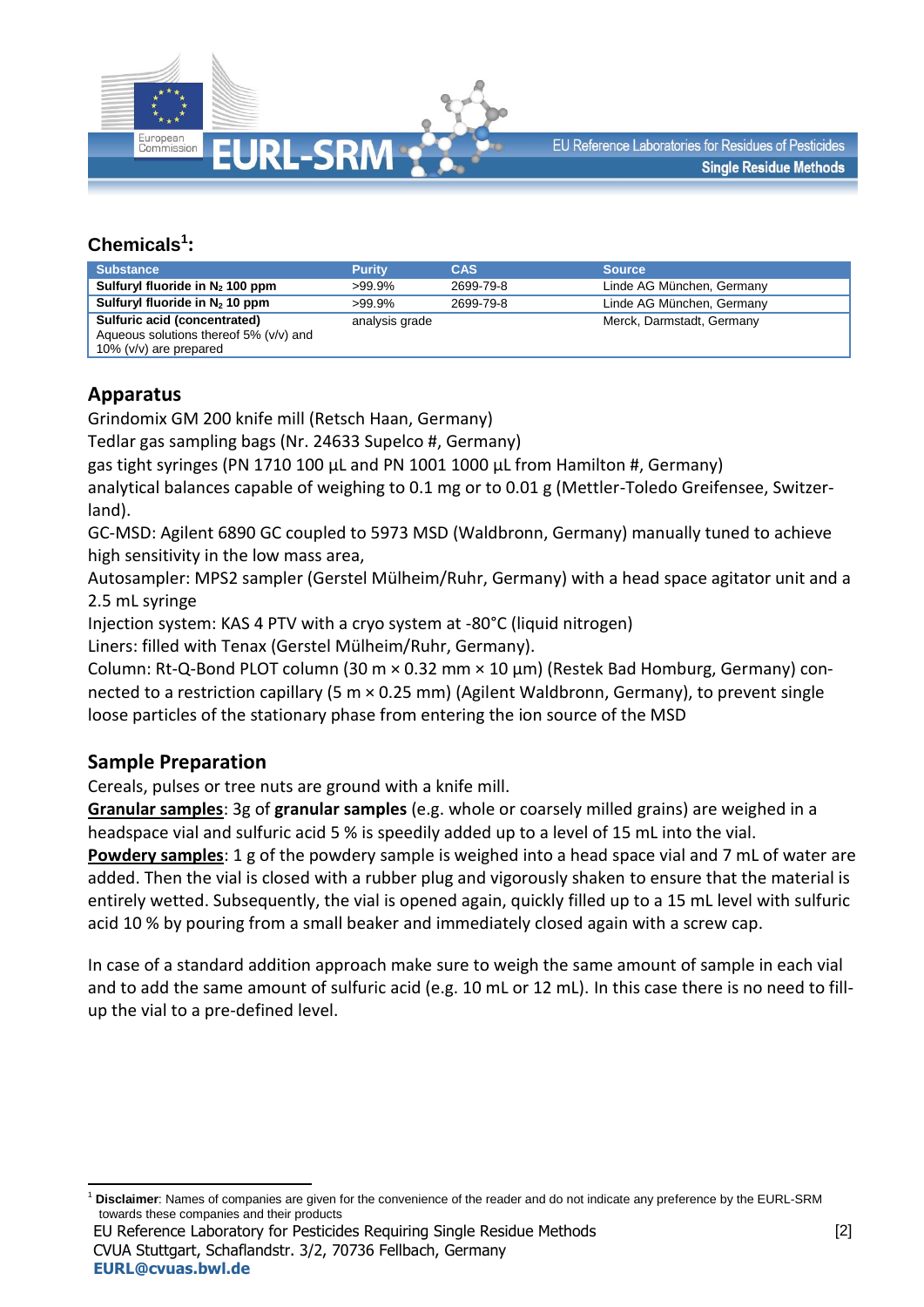

## **Headspace GC-MS analysis**

| Table 1: Instrumentation details   |                                           |  |  |  |
|------------------------------------|-------------------------------------------|--|--|--|
| <b>Headspace conditions</b>        |                                           |  |  |  |
| <b>Agitator temperature</b>        | $80^{\circ}$ C                            |  |  |  |
| <b>Incubation time</b>             | $10 \text{ min}$                          |  |  |  |
| <b>Shaking speed</b>               | 500 rotations per min                     |  |  |  |
| <b>Shaking interval</b>            | 5 s followed by a 2 s break               |  |  |  |
| <b>Syringe temperature</b>         | 85°C                                      |  |  |  |
| <b>Injection volume</b>            | 2000 µL                                   |  |  |  |
| <b>Draw speed</b>                  | $200 \mu L/s$                             |  |  |  |
| <b>Injection speed</b>             | 500 µL/s                                  |  |  |  |
| <b>PTV</b> conditions              |                                           |  |  |  |
| Initial temperature                | -110°C with 0.1, min initial time         |  |  |  |
| <b>Heating ramp</b>                | 150°C with a rate of 12°C/min             |  |  |  |
| <b>Hold time</b>                   | 2 min                                     |  |  |  |
| <b>Oven</b>                        |                                           |  |  |  |
| <b>Carrier gas flow (Hydrogen)</b> | 2.2 mL/min (constant flow mode)           |  |  |  |
| <b>Split ratio</b>                 | 5:1                                       |  |  |  |
| Oven temperature                   | 35°C for 3 min                            |  |  |  |
| <b>Heating ramps</b>               | 10°C/min to 100°C, then 35°C/min to 200°C |  |  |  |
| <b>Final time</b>                  | 4 min                                     |  |  |  |
| <b>Total run time</b>              | 16.4 min                                  |  |  |  |
| <b>MSD</b>                         |                                           |  |  |  |
| <b>Transfer line temperature</b>   | $240^{\circ}$ C                           |  |  |  |
| Solvent delay                      | 4 min                                     |  |  |  |
| <b>SIM mode recording</b>          | $m/z$ 83                                  |  |  |  |
| <b>Dwell time</b>                  | 100 ms for each ion                       |  |  |  |
| <b>Tune mode</b>                   | Manual tune for very low masses           |  |  |  |

## **Experiments conducted and observations:**

The first experiments were performed applying the previously developed headspace GC-MS method for phosphine<sup>2</sup>. Sulfurylfluorid has a boiling point of -55°C and a lower vapor pressure than phosphine with a boiling point of -87.7°C. The compound should, therefore, in theory, be easier to trap. Unfortunately, however, when using the instrument settings for phosphine the peak shape became very poor with a clearly visible fronting (see figure 1). This behavior may be related to a better affinity of phosphine towards the Tenax sorbent material within the liner.

To achieve a better chromatographic peak, several parameters were varied. Finally a reduction of the trap temperature to -110°C was necessary to obtain a well-defined peak.

 2 http://ejournal.cvuas.de/docs/cvuas\_ejournal\_201402.pdf

EU Reference Laboratory for Pesticides Requiring Single Residue Methods CVUA Stuttgart, Schaflandstr. 3/2, 70736 Fellbach, Germany **[EURL@cvuas.bwl.de](mailto:CRL@cvuas.bwl.de)**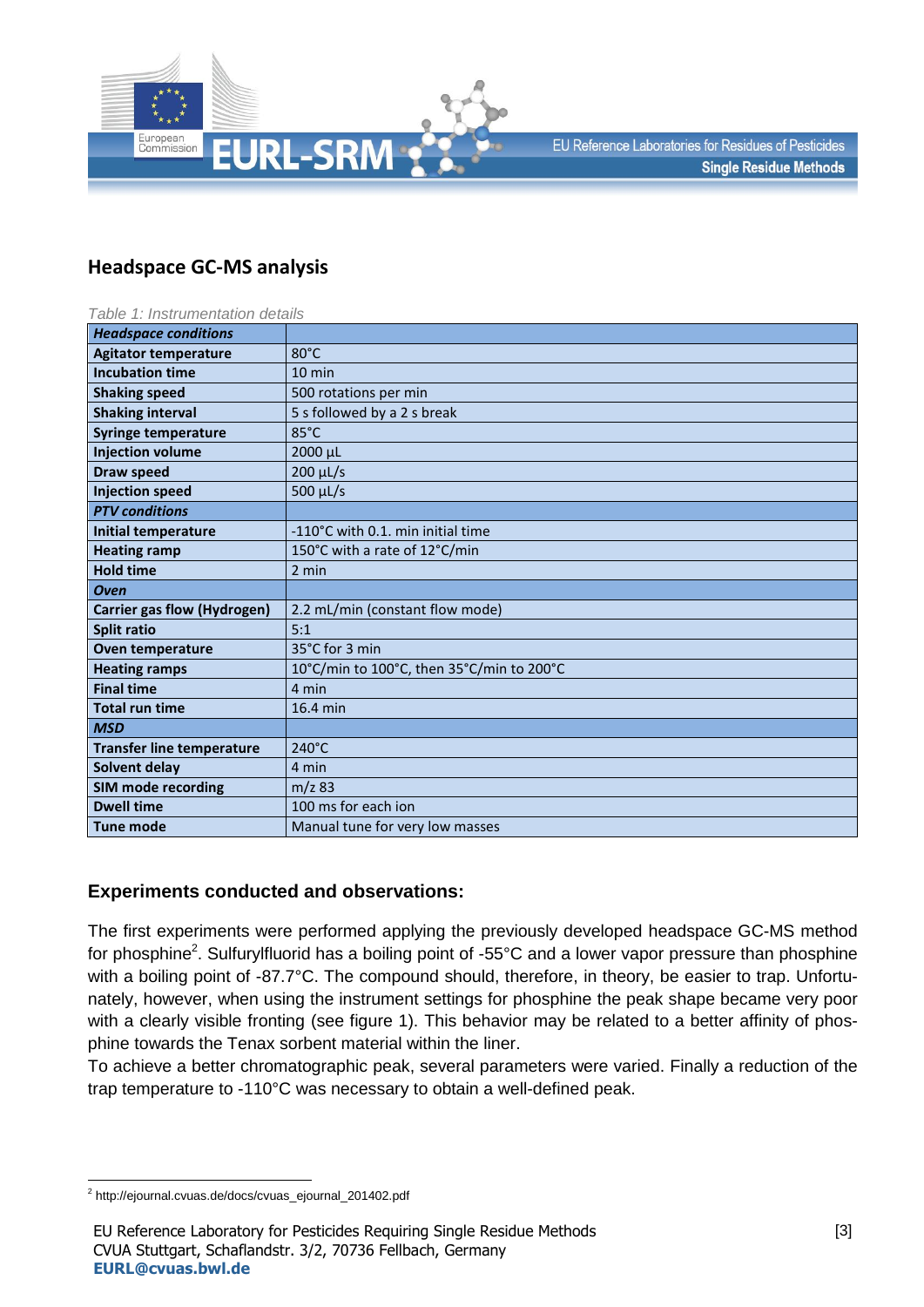

*Figure 1: Peak shape of Sulfuryl fluoride at varying trapping temperature -80°C, -100°C and -110°C, injection volume 2000 µL*





## b) -100°C



a) c) -100°C



EU Reference Laboratory for Pesticides Requiring Single Residue Methods CVUA Stuttgart, Schaflandstr. 3/2, 70736 Fellbach, Germany **[EURL@cvuas.bwl.de](mailto:CRL@cvuas.bwl.de)**